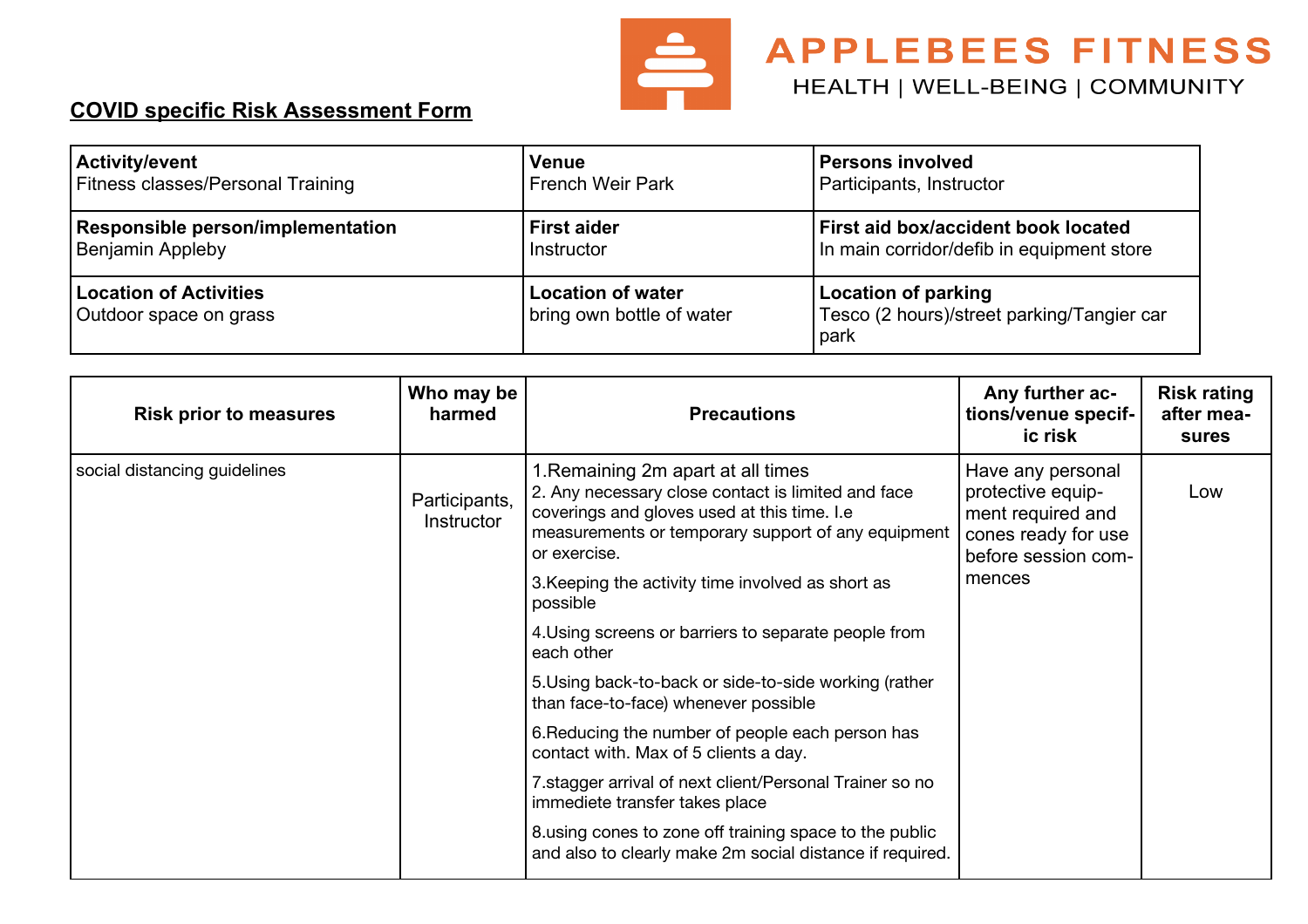| <b>Cleaning procedures</b> | Participants,<br>Instructor | 1. Providing handwashing facilities, or hand sanitiser<br>where not possible, at entry and exit points.                                                                                                                                                                                                                                                     | Have bin bag and<br>wipes ready for<br>session so can be<br>disposed of<br>immeditely. | Low            |
|----------------------------|-----------------------------|-------------------------------------------------------------------------------------------------------------------------------------------------------------------------------------------------------------------------------------------------------------------------------------------------------------------------------------------------------------|----------------------------------------------------------------------------------------|----------------|
|                            |                             | 2. Increasing the frequency of hand washing and<br>surface/equpment cleaning                                                                                                                                                                                                                                                                                |                                                                                        |                |
|                            |                             | 3. wipe down any used eqipment thoroughly between<br>clients                                                                                                                                                                                                                                                                                                |                                                                                        |                |
|                            |                             | 4. fully clearing work space and disposing of any<br>rubbish after use                                                                                                                                                                                                                                                                                      |                                                                                        |                |
|                            |                             | 5. Sharing signs and posters to build awareness of<br>good handwashing technique, the need to increase<br>handwashing frequency, avoid touching your face and<br>to cough or sneeze into a tissue which is binned safely,<br>or into your arm if a tissue is not available.<br>6. Providing regular reminders and signage to maintain<br>hygiene standards. |                                                                                        |                |
| Working in the outdoors    | Participants,<br>Instructor | 1. Analysie risk and coned area making sure the park is<br>not full of other people who could potentially come into<br>contact<br>2. Offer online training to clients as an alternative<br>option to training face to face in the park. This is also<br>down to the personal trainers discretion                                                            |                                                                                        | <b>Trivial</b> |
|                            |                             |                                                                                                                                                                                                                                                                                                                                                             |                                                                                        |                |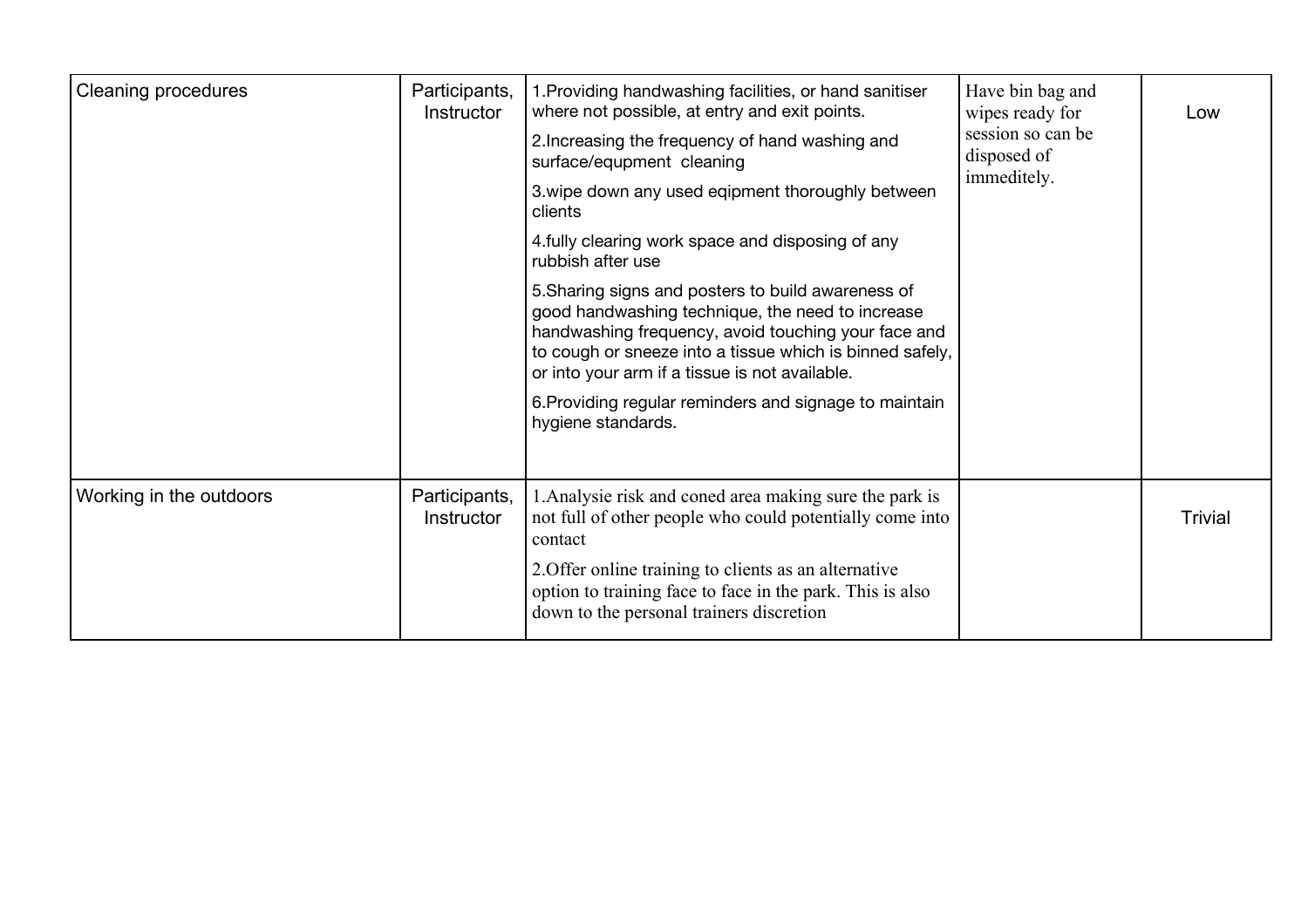| transmission                                              | Participants,<br>Instructor | 1. Plan for mainly bodyweight training to reduce use of<br>shared equiment                                                                     | Limit all contact if<br>possible | Low     |
|-----------------------------------------------------------|-----------------------------|------------------------------------------------------------------------------------------------------------------------------------------------|----------------------------------|---------|
|                                                           |                             | 2. advise to bring own mats, bottle and equipment                                                                                              |                                  |         |
|                                                           |                             | 3.all notes to be made on personal phones rather than<br>any shared pens                                                                       |                                  |         |
|                                                           |                             | 4. maintain a record of all cllients met and wellbeing                                                                                         |                                  |         |
|                                                           |                             | 5. minimise/eliminate travel between clients                                                                                                   |                                  |         |
|                                                           |                             | 6. minimise/eliminate use of shared equipment                                                                                                  |                                  |         |
| Vulnerable people in high risk catego-<br>ry for COVID-19 | Participants,<br>Instructor | 1. clients in this category will only be offered online<br>training to limit exposure and risk.                                                |                                  | Low     |
| Mental health                                             | Participants,<br>Instructor | More regular contact with team and customers for<br>support                                                                                    |                                  | trivial |
| Communicaiton and training                                | Participants,<br>Instructor | 1. Providing clear, consistent and regular<br>communication to improve understanding and<br>consistency of ways of working.                    |                                  | trivial |
|                                                           |                             | 2. Developing communication and training materials for<br>workers prior to returning, especially around new<br>procedures for arrival at work. |                                  |         |